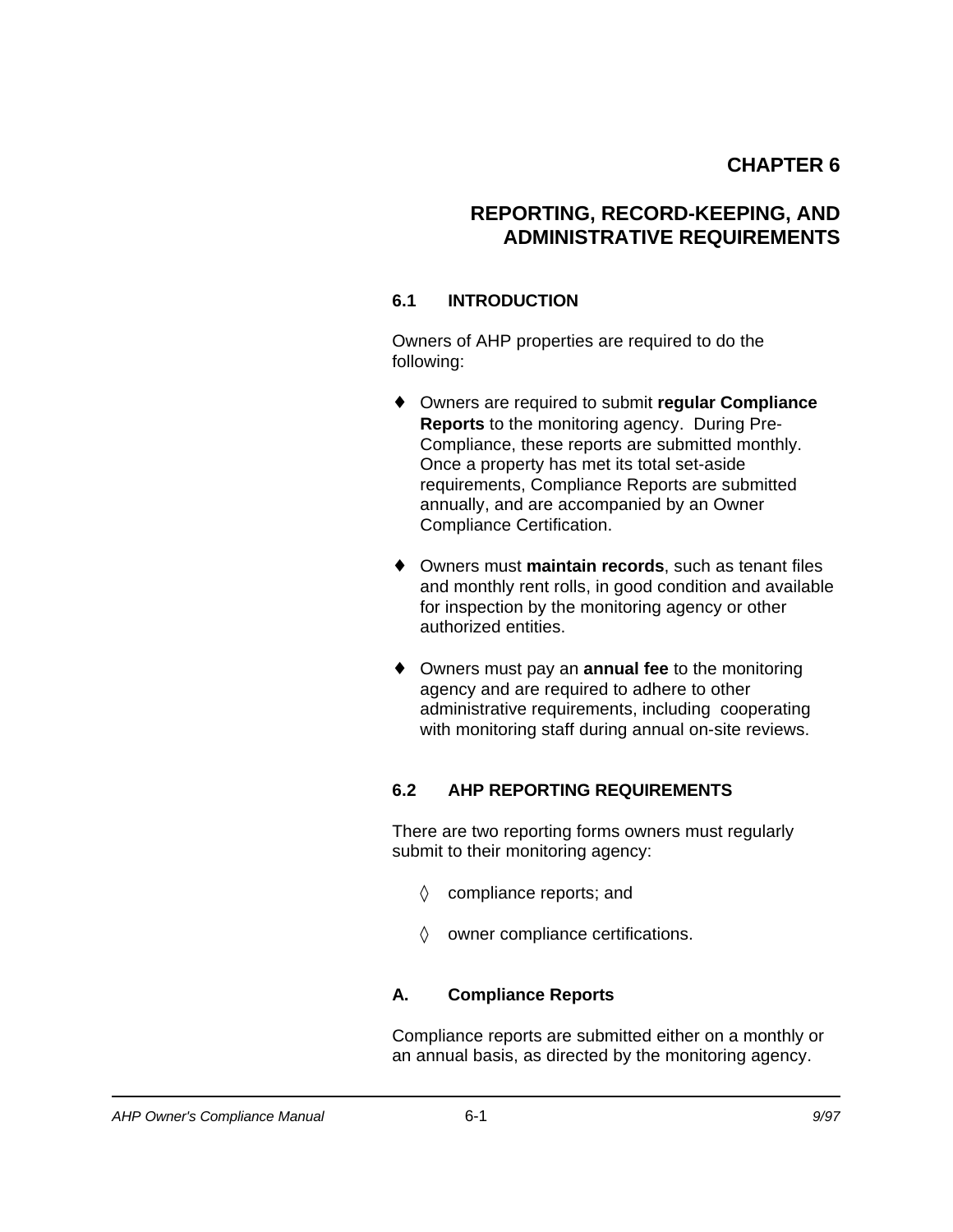The AHP Compliance Report Form, and instructions for completing the report. can be found in Appendix F.

#### *Monthly Pre-Compliance Reports*

Compliance reports are typically submitted on a monthly basis during the Pre-Compliance stage, which begins at property closing and lasts until the monitoring agency has determined that the property is in compliance with AHP occupancy requirements.

Tenant Income Certification (TIC) forms for new and recertified units completed during the month being reported must be attached to each monthly compliance report.

#### *Annual Compliance Reports*

Once the monitoring agency has confirmed that a property complies with its LURA, compliance reports are submitted annually. The compliance reports should be submitted to the monitoring agency by the date set by the agency.

Tenant Income Certification (TIC) forms for every QU must be attached to annual compliance reports. This would include all new certifications and recertifications of QUs since the time of the last report.

If a property falls out of compliance, monitoring agencies may require owners to resume submitting monthly compliance reports until compliance is re-established.

### **B. Owner Compliance Certification**

The LURA requires owners to certify, at least annually, that they have complied with all the terms and provisions of the LURA. This certification must be prepared and sent to the monitoring agency when the property reaches full compliance and at the time annual reports are submitted.

The certification must be signed by the owner or a representative with full authority to legally bind the ownership entity. If the certification is signed by anyone other than the person who signed the LURA, evidence of signature authority must be provided.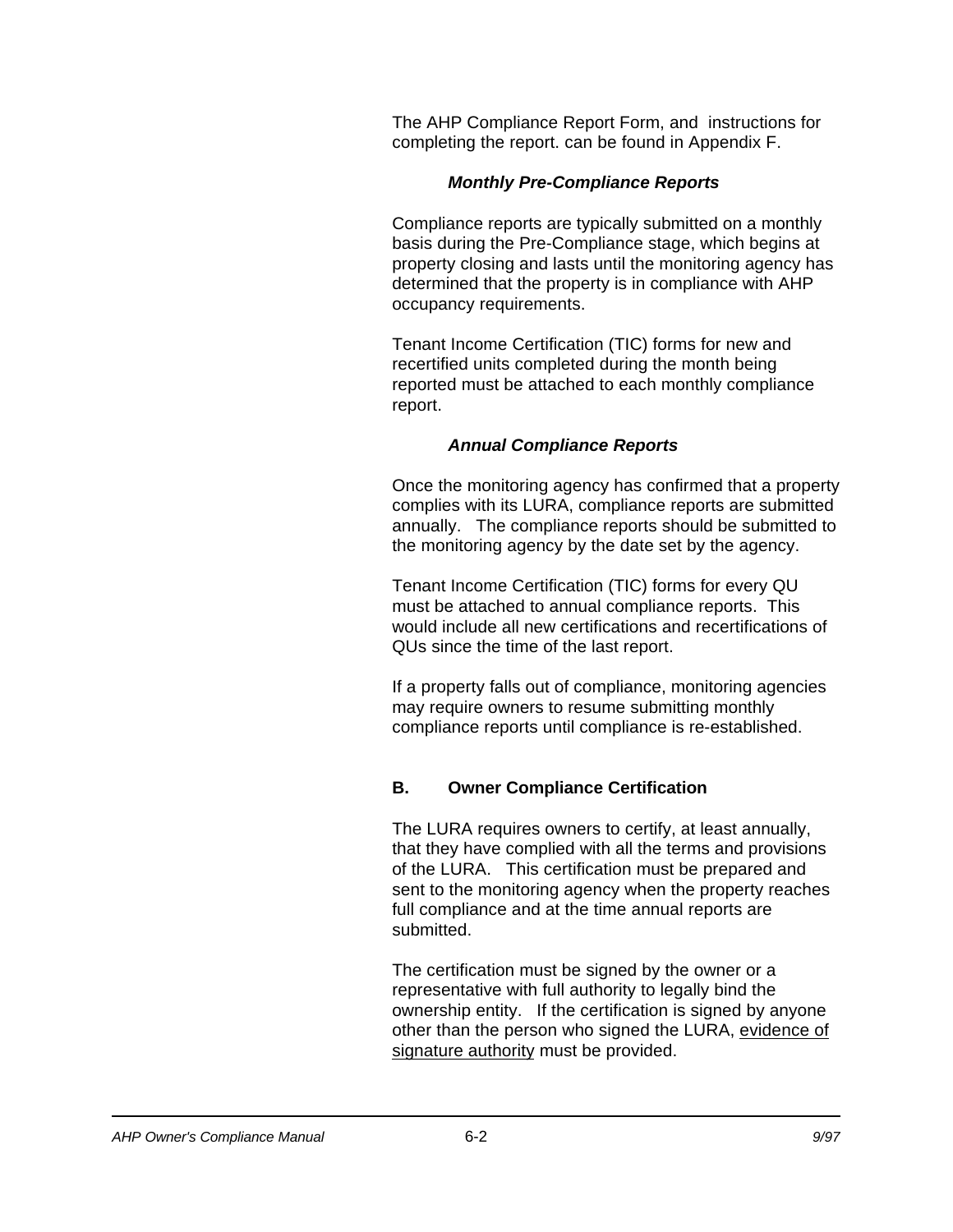A sample Owner Compliance Certification is included in Appendix G.

## **C. Owners Data Entry Program**

To assist owners with the tracking and reporting of compliance, FDIC has developed and distributed a computerized data entry system, known as the Owners Data Entry Program (ODEP) for use by owners.

The primary purpose is to help owners compile the monthly or annual reports due to the monitoring agency, but it also offers many additional features which help the owner to determine eligibility, maintain records, and track ongoing compliance. ODEP can:

- $\Diamond$  calculate applicant/tenant income, compare annual income to eligibility limits, and determine eligibility based upon income information entered;
- $\Diamond$  compare rents to current rent limits;
- $\Diamond$  produce the TIC for tenant and owner signature;
- $\Diamond$  store the TIC information so that owners may produce the monthly rent roll and the monthly or annual compliance report without re-entering any data (assuming owners have entered all unit information); and
- $\Diamond$  allow owners to check their property for ongoing compliance with Set-Asides, proportionality, and (to a limited extent) NAU/NAQU rules, and for expired TICs.

The ODEP system can do all these things provided the owner/manager uses the system on an ongoing basis to process all certifications, recertifications, and unrestricted unit turnovers. It can speed up tenant processing by doing the calculations and the determination of eligibility without computation errors. If it is used to enter all information as units and tenants are processed, the production of the monthly rent roll and the monthly or annual compliance reports will be as simple as the push of a button. Moreover, the owner can use the software to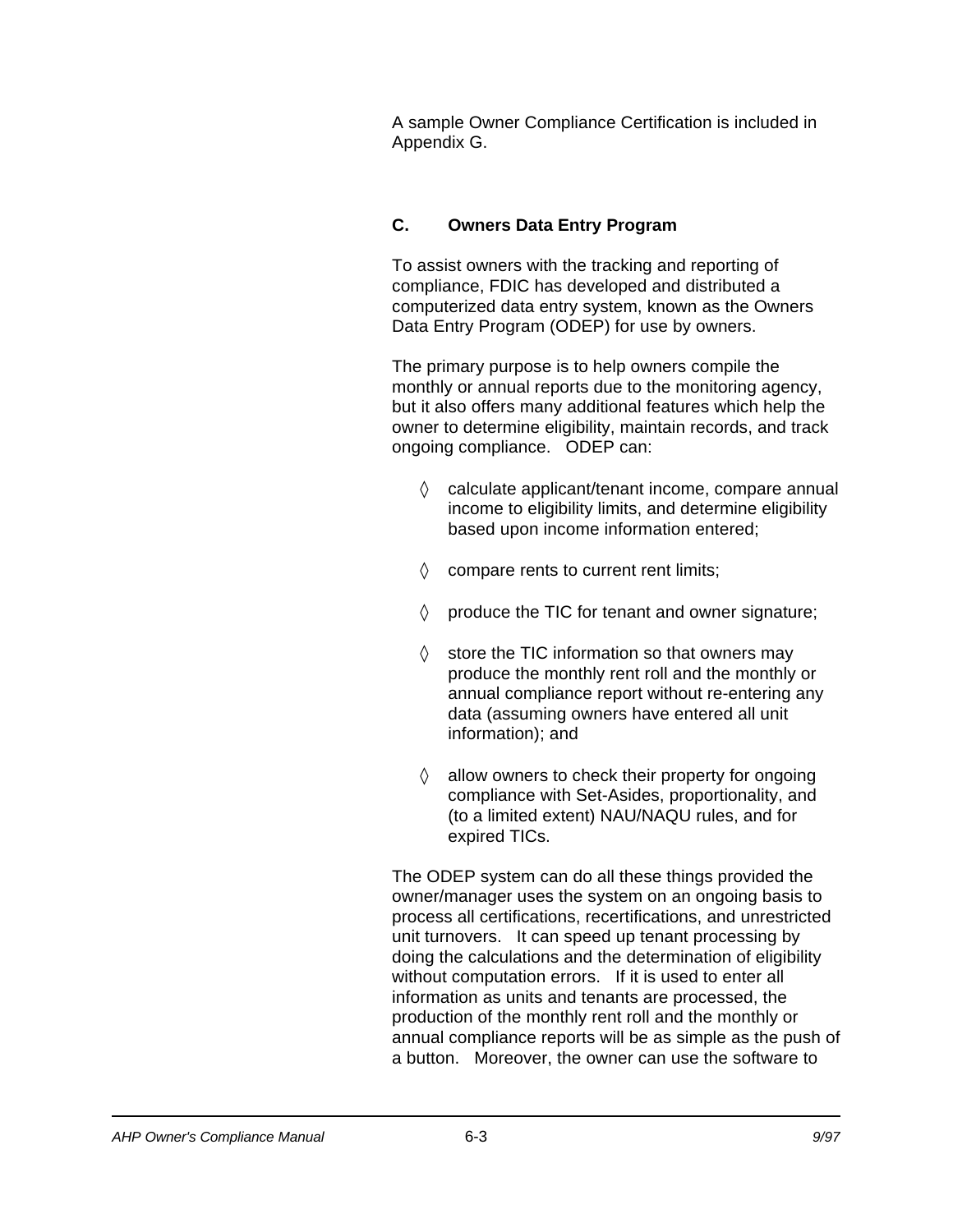check for compliance and to correct errors as they occur.

State monitoring agencies may also chose to permit properties in full compliance to submit future reports and TICs in computerized rather than hard copy version, subject to continued AHP record-keeping requirements and access for on-site monitoring.

This software is available to owners at no charge from the monitoring agency. The software is self-contained, and runs on DOS or Windows-based systems. It requires a 386SX IBM PC or compatible computer, configured with:

- 0 IBM or MS DOS, version 5.0 or higher;
- $\Diamond$  a minimum of 5 megabytes (MB) of memory;
- 0 a minimum of 50 MB of hard disk space; and
- $\Diamond$  a 3 1/<sub>2</sub>" floppy drive.

Contact the monitoring agency for a copy. The agency will have to set up the property in the software, so allow some time for production and shipping. The instructions for the ODEP system are included in this Manual at Appendix J.

### **6.3 AHP RECORD-KEEPING REQUIREMENTS**

There are two important record-keeping requirements: **tenant files** and **monthly unit listings.** 

#### **A. Tenant Files**

Tenant files must be maintained for a period of at least three (3) years after a tenant moves out. Tenant files must contain the following items:

**Rental application:** See Appendix A for a sample application form that requests all the information needed to assess tenant eligibility.

**Release and Consent Form:** Release and consent forms containing AHP-required language (see sample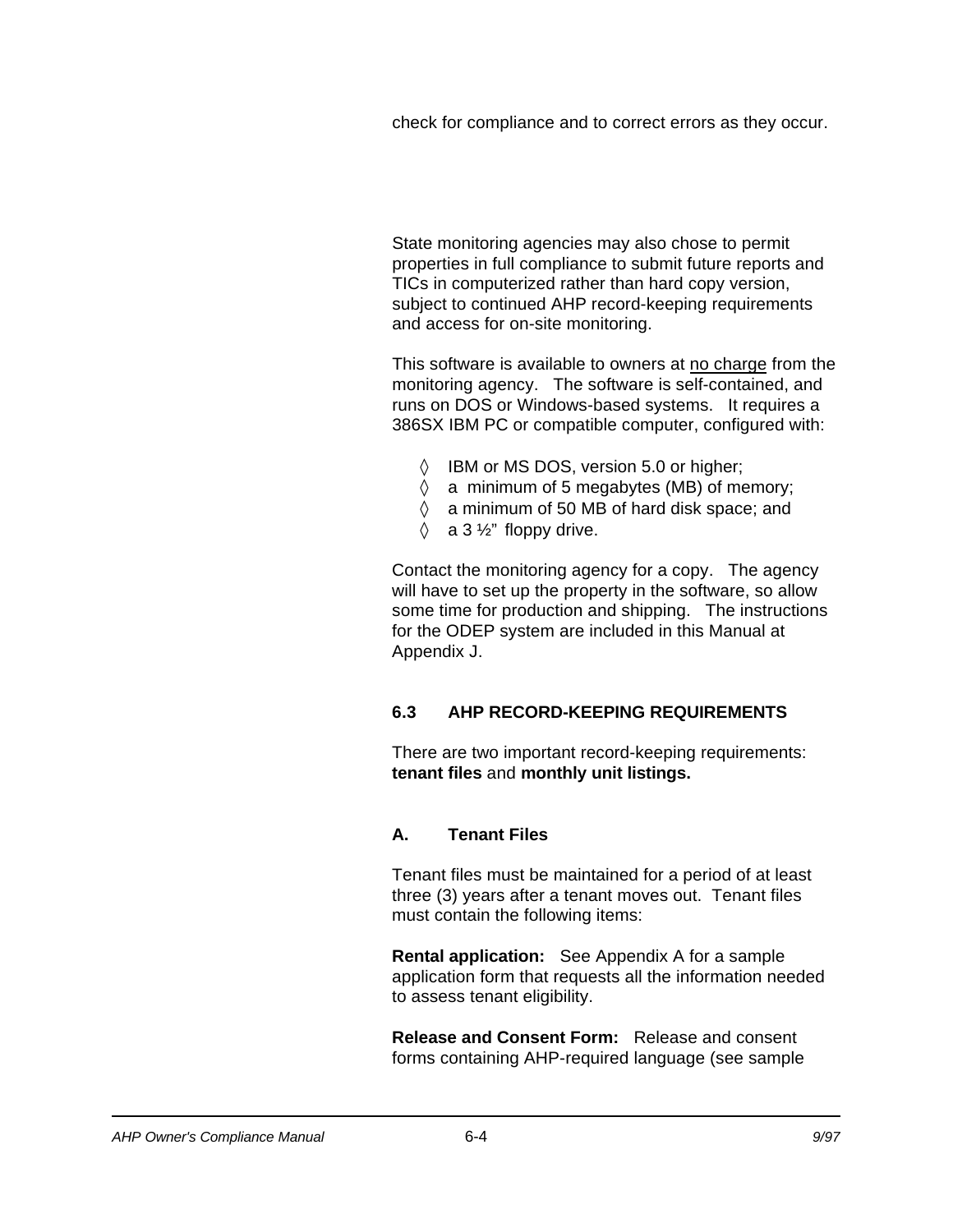Release and Consent form in Appendix B) must be obtained for each adult household member.

**Verifications:** Appropriate documents verifying the income information provided by the tenant must be included.

**Tenant Income Certification (TIC):** The original TIC or the most recent recertification must be included, and must contain signatures of the head of household and an authorized property management representative.

**Dwelling Lease:** The original must be included and should contain signatures of the head of household and an authorized property management representative.

#### *Good Practices: Maintaining Tenant Files*

- $\Diamond$  Set up applicant files, containing the application form, verifications, and other relevant documentation which may be useful in answering inquiries or complaints on behalf of applicants who were rejected.
- $\Diamond$  Keep all files in separate folders, clearly marked with tenant or applicant name.
- $\Diamond$  Use file checklists to note everything in the file.
- $\Diamond$  Clip applications and Release-and-Consent forms to the left side of the opened folder. Clip TIC forms and all supporting verification documents to the right side of the opened folder.
- $\Diamond$  Use color coded folders or tabs to readily distinguish between VLI, LI, and unrestricted units.
- $\Diamond$  Maintain these files for at least three (3) years beyond the date of the rejection.

### **B. Monthly Unit Listings**

Under the program, owners must keep monthly unit listings showing the occupancy of their property. Unit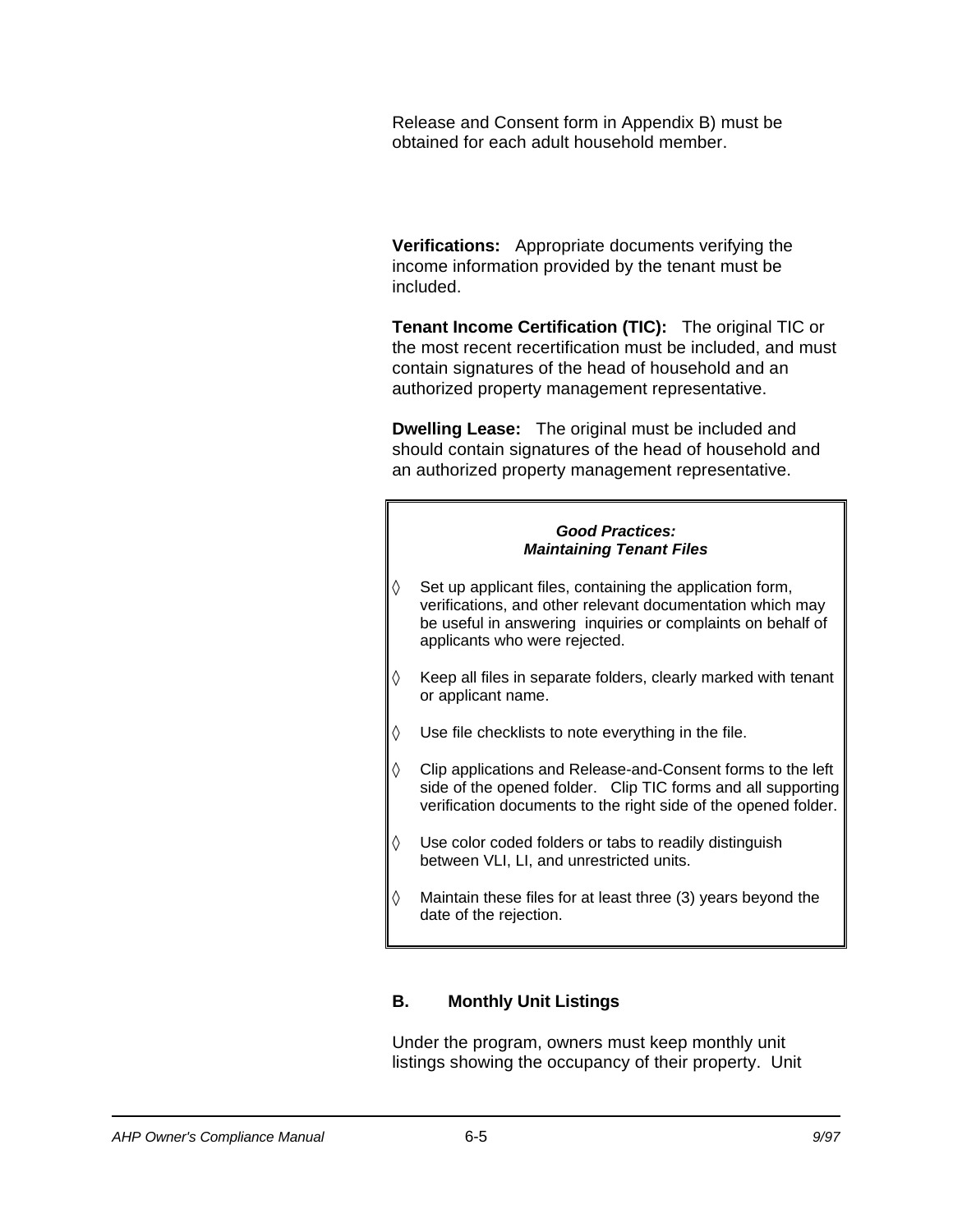listings must be kept for every month and maintained for a period of three years.

A unit listing should provide the following information for each unit:

- 0 Unit number
- 0 Number of bedrooms
- $\Diamond$  Tenant name
- $\Diamond$  Household size
- 0 Effective lease date
- 0 Monthly rent
- 0 Unit status (VLI-QU, LI-QU, OI-QU, or unrestricted unit)

For many properties, the monthly rent roll owners already keep provides most of this information. Owners must provide a copy of the most recent monthly unit listing upon request from the monitoring agency.

The ODEP computer system can provide owners with this monthly listing, if the owner keeps all unit turnover up to date in the system.

### **6.4 ADMINISTRATIVE FEES**

### **A. Annual Fee**

In signing the LURA, owners agreed to pay an annual administrative fee to their monitoring agency. This fee, based on the schedule established in the LURA, is computed by multiplying the base fee (see Section 4.6(a) of the LURA) by the required number of set-aside units in the LURA.

The annual administrative fee is due the day the LURA is signed and covers the following twelve month period. Each following year, owners will receive an invoice for the coming year's administrative fee prior to the start of the fee period. The agency may adjust the fee annually for increased costs due to inflation.

### **B. Fees for Non-Compliance**

Owners whose properties fall out of compliance may be assessed an additional administrative fee up to an amount equal to the annual fee, including any adjustments for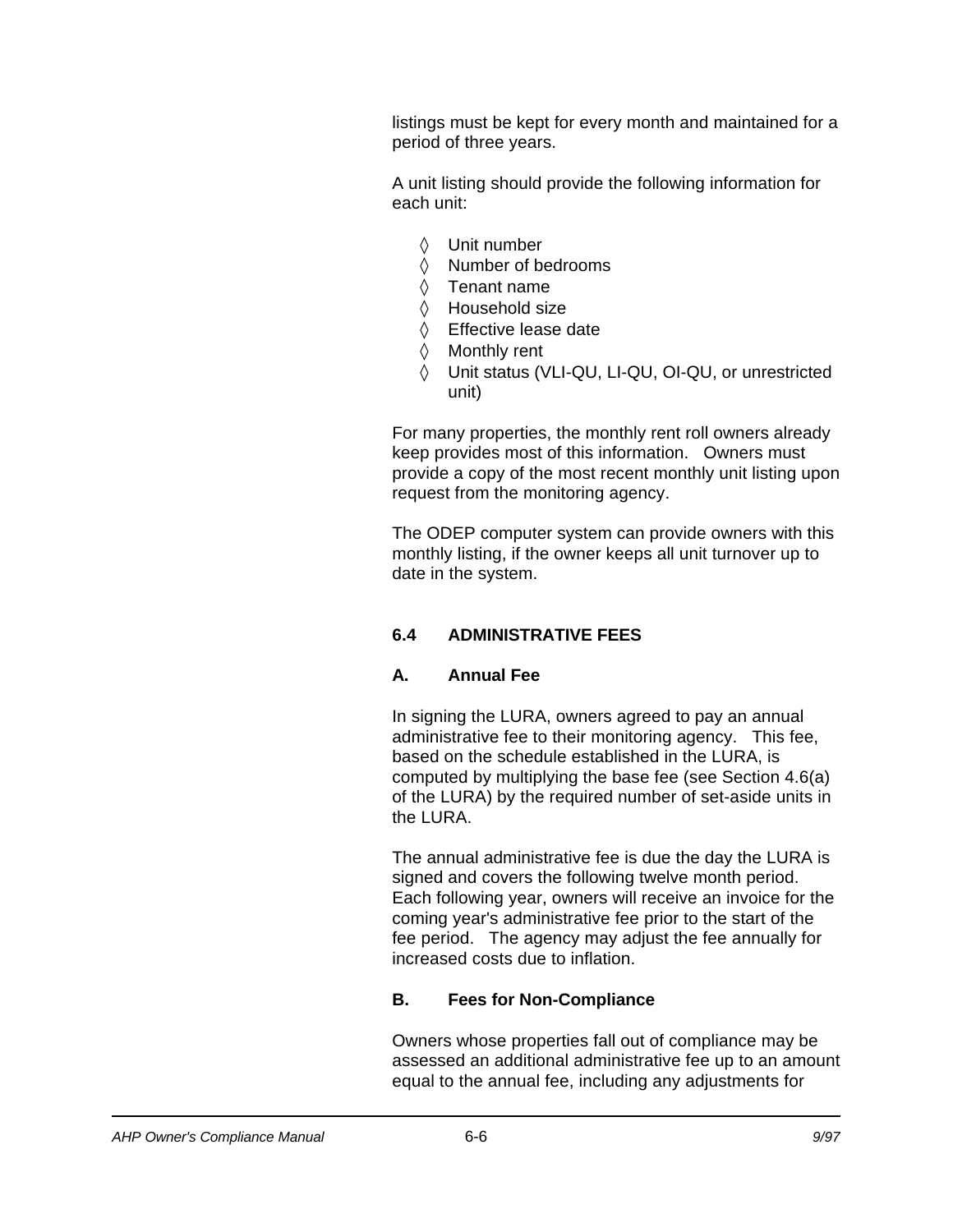inflation. This additional fee is distinct from and in addition to the annual fee. See Section 2.6.C of this Manual for further details.

## **6.5 RESALE PROCEDURES**

Owners should notify the monitoring agency of the proposed resale of the property at least 30 days prior to closing. This notification is necessary to give the monitoring agency sufficient time to prepare for the change in ownership and take actions necessary to assure continued compliance with the LURA.

In addition, as described in the LURA (generally Section 7.6), sellers must, at their expense, ensure that the LURA is duly recorded and filed in connection with resales. It should be noted that the LURA binds all subsequent owners of the property to the agreement for the full term, regardless of whether such successors acknowledge or execute the LURA.

## **6.6 USE OF THE PROPERTY**

Typically, each LURA contains a brief provision pertaining to the use of the property. During the term of the agreement, the owner must maintain the property as multifamily rental housing or for resale of single family units to qualified purchasers. Rental units must be occupied or held available for rental on a continuous basis.

### **6.7 COMPLIANCE ENFORCEMENT**

### **A. Background**

Monitoring agencies will work closely with owners to assure compliance. If a compliance violation occurs because of misconceptions regarding program procedures or the limitations of the management system in place at the property, owners are encouraged to request additional training or assistance from their monitoring agency.

Sometimes it may be necessary for monitoring agencies to take action to compel owners to bring the property back into compliance. These actions fall into two categories: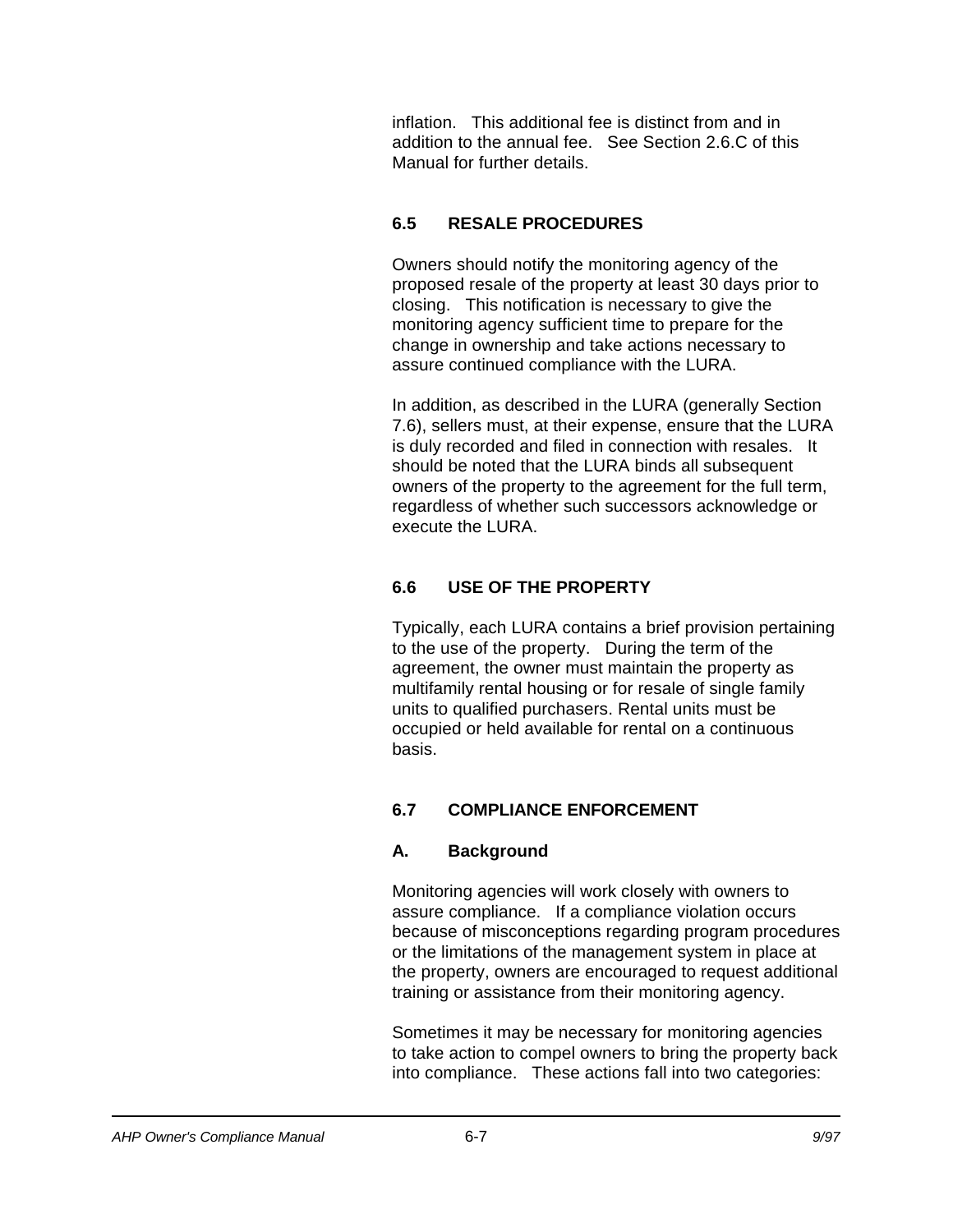$\Diamond$  administrative remedies, and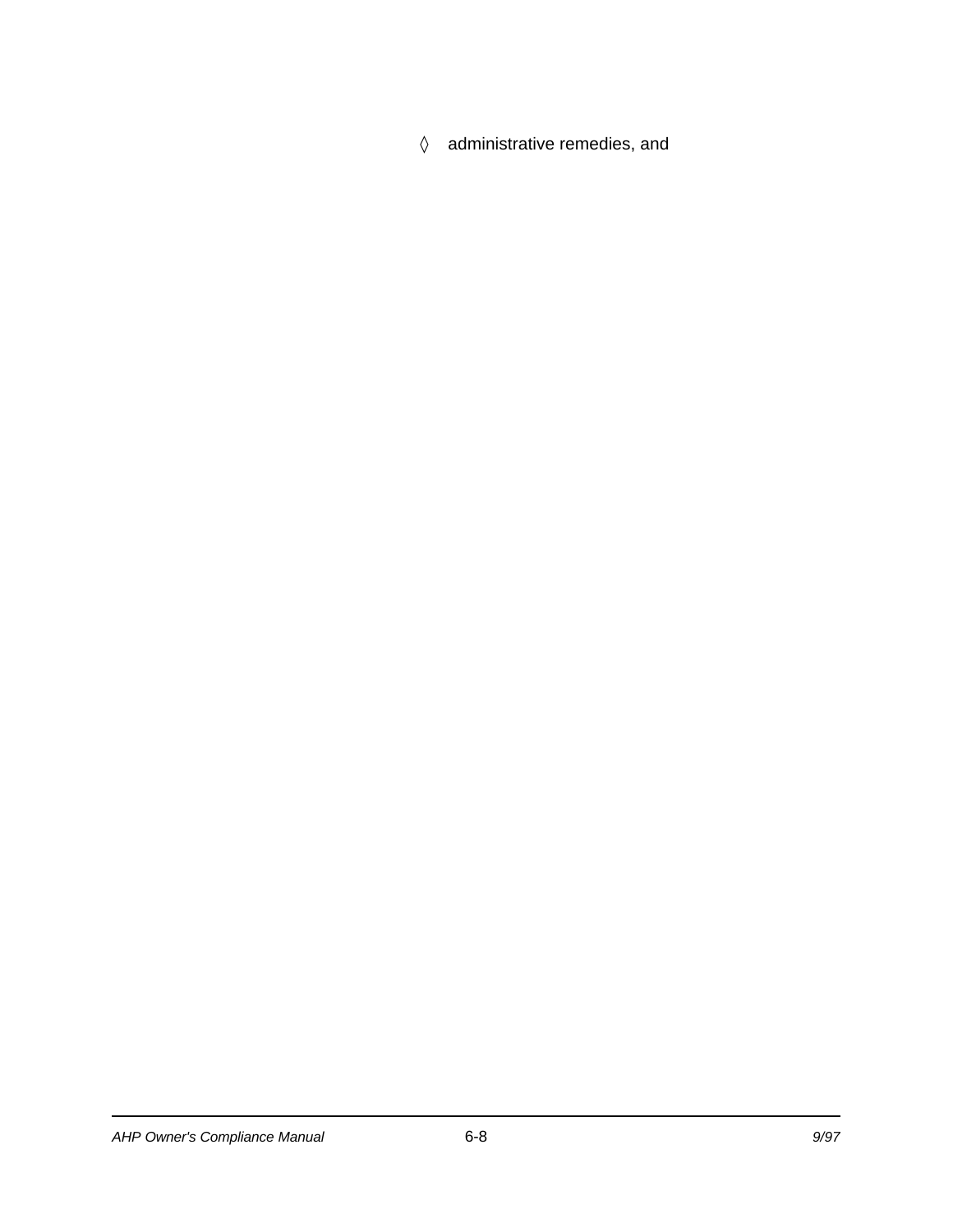$\Diamond$  judicial sanctions.

Because a property that is out of compliance requires additional monitoring, agencies also have the authority under the LURA to assess the owner an additional administrative fee for non-compliance.

**NOTE:** Agencies will not categorize owners as being out of compliance with their LURA simply because they are still in the Pre-Compliance period. However, it is possible for a Pre-Compliance property to be declared in noncompliance if, for example, the owner fails to submit monthly compliance reports on a timely basis, continues to rent next available units to ineligible households or otherwise fails to make efforts to achieve full compliance.

#### **B. Administrative Remedies**

Agencies may take steps short of initiating legal action. They include:

- $\Diamond$  informing the property's lenders and other regulators of the non-compliance;
- $\Diamond$  informing agencies or divisions administering other forms of housing assistance, such as tax credits, of continuing non-compliance by an owner;
- $\Diamond$  barring the owner from further participation in other agency programs;
- $\Diamond$  providing notice to the limited partners or investors of a managing partner's non-compliance; or
- $\Diamond$  notifying the board of trustees, the parent organization, or sponsoring entity of a non-profit that is out of compliance.

Agencies can also demand return of excess rents resulting from non-compliance (see below). If owners fail to comply with disgorgement or other agency demands, agencies then may seek recourse through the judicial system, as described below.

#### **C. Judicial Sanctions**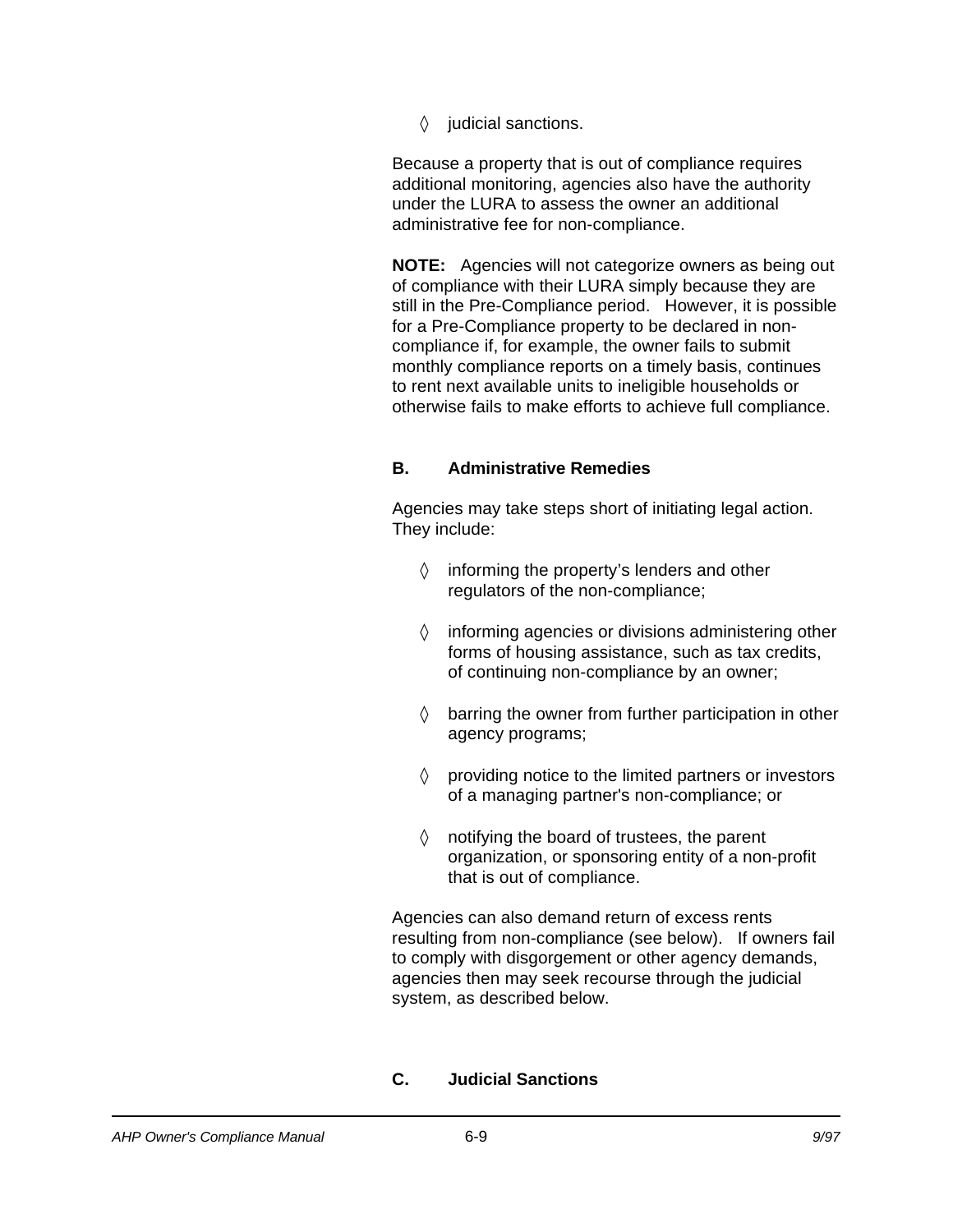The LURA authorizes the agencies to go to court as a means of forcing owners to correct conditions of noncompliance. Agencies will generally attempt administrative remedies before going to court, but owners must understand that agencies are not obligated to do so, and may begin legal action within sixty (60) days from issuance of a **Notice of Non-Compliance**. These actions could include:

- $\Diamond$  filing suit to force the owner to take corrective action;
- $\Diamond$  filing suit to appoint a receiver for the property; or
- $\Diamond$  filing suit to collect outstanding fees.

#### **D. Additional Administrative Fee for Non-Compliance**

The LURA authorizes agencies to collect an additional administrative fee when they have determined that a property has fallen out of compliance.

The LURA authorizes agencies to charge an additional fee, up to an amount equal to the annual administrative fee for up to three years following its most recent finding of non-compliance. This additional fee is distinct from and in addition to the annual fee.

### **E. Corrective Actions to Restore Compliance**

Guidance on corrective actions and proposed corrective action deadlines for violations of occupancy is summarized in the following tables:

> Exhibit 6.1 Occupancy Violations Exhibit 6.2 Rent Limit Violations Exhibit 6.3 Reporting Violations Exhibit 6.4 Fee Violation

These exhibits are provided as illustration to owners of possible agency actions. Monitoring agencies have been granted considerable latitude in taking corrective actions to restore compliance.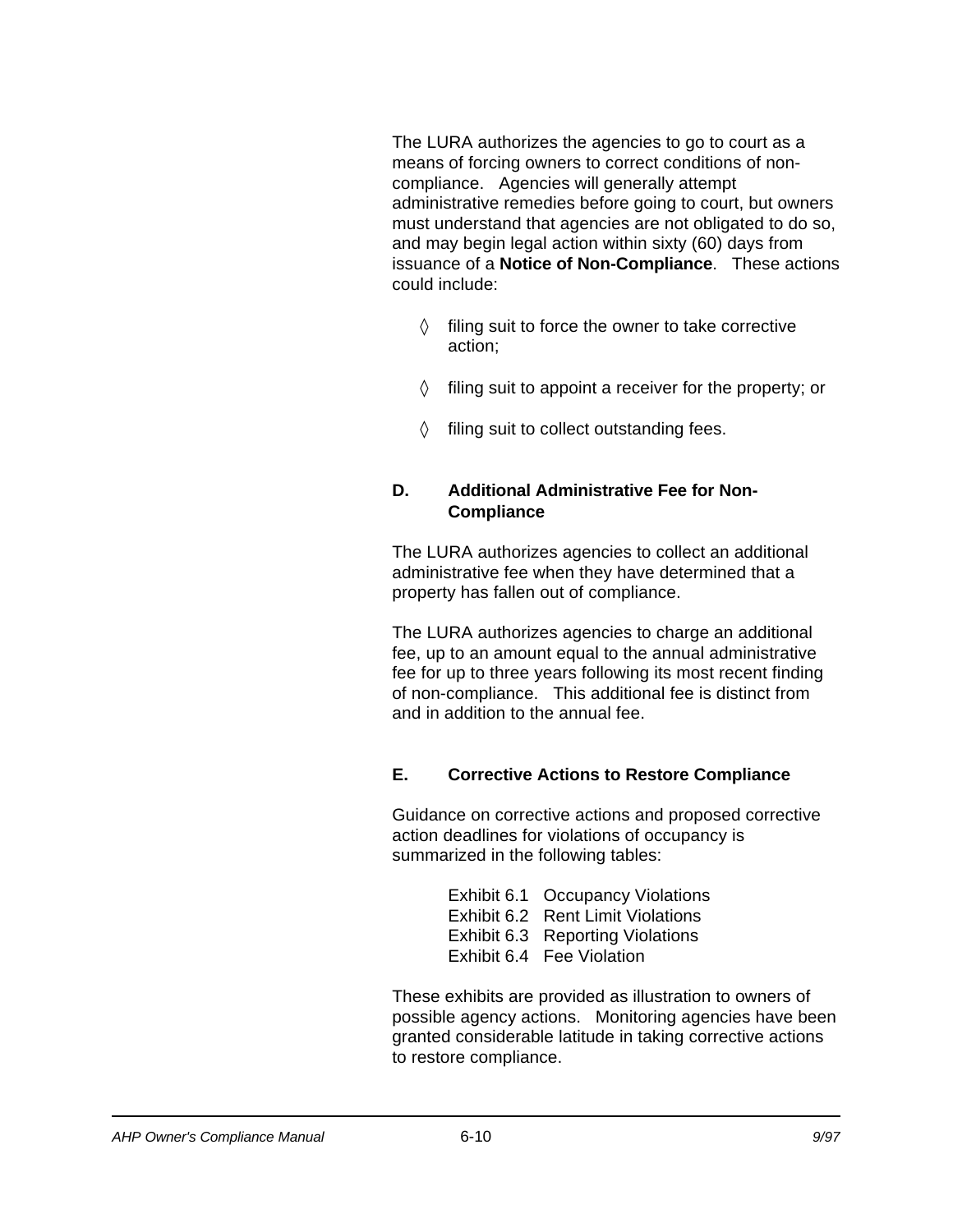### **OCCUPANCY VIOLATIONS - CORRECTIVE ACTIONS**

| <b>VIOLATION</b>                                                                                 | <b>CORRECTIVE ACTIONS</b>                                                                                                                                                                                                                                                                                                                                                                             | <b>CORRECTIVE ACTION</b><br><b>DEADLINE</b>                                                             |
|--------------------------------------------------------------------------------------------------|-------------------------------------------------------------------------------------------------------------------------------------------------------------------------------------------------------------------------------------------------------------------------------------------------------------------------------------------------------------------------------------------------------|---------------------------------------------------------------------------------------------------------|
| 1. Owner Failed to Maintain the<br>Required Number of QUs                                        | Follow Next Available Unit (NAU) procedures (Exhibit 3.3)<br>$\bullet$<br>until the required number of QUs is obtained.<br>Submit monthly occupancy reports to monitoring agency<br>$\bullet$<br>until compliance is restored.<br>Submit a certification of compliance form once the required<br>$\bullet$<br>number of QUs is obtained.                                                              | Must implement corrective action until<br>number of QUs meets the Total Set-<br>Aside for the property. |
| 2. Owner Failed to Rent Available<br>QUs to VLI tenants to restore<br>required number of VLI-QUs | Follow NAU procedures (Exhibit 3.3) until the required<br>$\bullet$<br>number of VLI-QUs is obtained.<br>Submit monthly occupancy reports to monitoring agency<br>$\bullet$<br>until compliance is restored.<br>Submit a certification of compliance form once the required<br>$\bullet$<br>number of VLI-QUs is obtained.                                                                            | Must implement corrective action until<br>number of QUs meets the VLI Set-<br>Aside for the property.   |
| 3. QU Designation Removed from<br><b>Eligible Tenant</b>                                         | Restore QU designation to the original unit/ household.<br>$\bullet$<br>(Note: may exceed total QUs required.)<br>If the rent for the affected unit was raised above the<br>$\bullet$<br>appropriate rent limit, return the excess rent according to<br>actions in Exhibit 6.2.<br>Submit a copy of the lease or rental agreement showing<br>$\bullet$<br>that the rent complies with the rent limit. | Within 30 days of the Notice of Non-<br>Compliance.                                                     |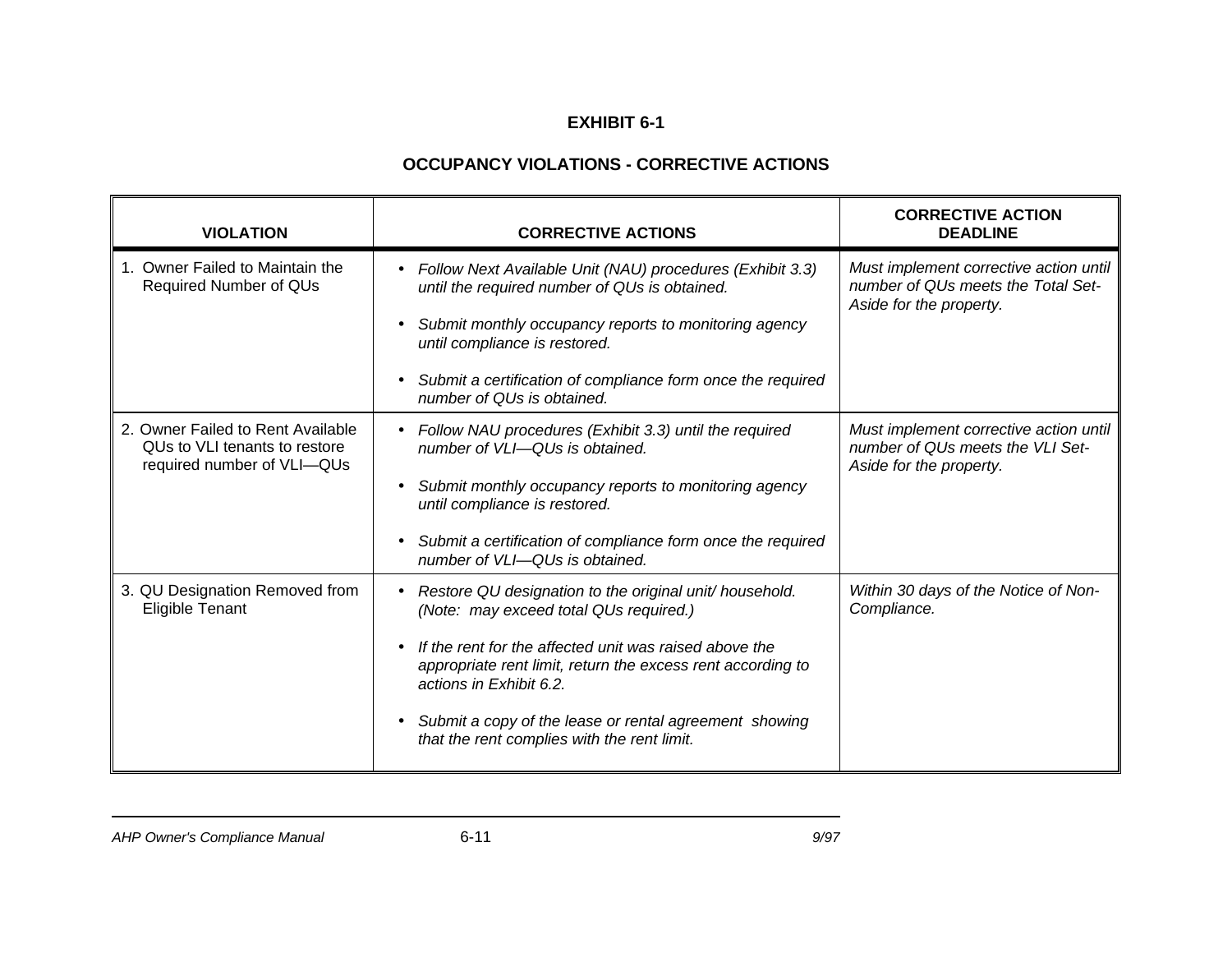### **RENT LIMIT VIOLATION - CORRECTIVE ACTIONS**

| <b>VIOLATION</b>                                            | <b>CORRECTIVE ACTIONS</b>                                                                                                                                                                                                                                  | <b>CORRECTIVE ACTION</b><br><b>DEADLINE</b>                   |
|-------------------------------------------------------------|------------------------------------------------------------------------------------------------------------------------------------------------------------------------------------------------------------------------------------------------------------|---------------------------------------------------------------|
| 1. Qualifying Unit Rent<br><b>Exceeds Appropriate Limit</b> | Reduce the rents for the affected units<br><b>flist</b><br>$\bullet$<br>unit #s] to $\sqrt{\phantom{a}}$ [rent limit]                                                                                                                                      | Within 30 days of the date of the<br>Notice of Non-Compliance |
|                                                             | Calculate the amount of excess rent received from<br>the tenant.                                                                                                                                                                                           |                                                               |
|                                                             | Apply overpayment as a rent credit toward next<br>$\bullet$<br>month's rent for unit. If overpayment exceeds next<br>month's rent, any excess must be repaid to tenant.                                                                                    |                                                               |
|                                                             | If the tenant has moved out, mail the full amount of<br>$\bullet$<br>the overpayment to the tenant. If the tenant cannot<br>be located, pay the overpayment to the monitoring<br>agency for use in providing housing assistance to<br>Low Income families. |                                                               |
|                                                             | Send letter to tenant by registered mail announcing<br>$\bullet$<br>revised unit rent. The letter must also indicate the<br>amount of the rent credit awarded and indicate any<br>repayment to the tenant.                                                 |                                                               |
|                                                             | Send a copy of tenant letter with the return receipt to<br>$\bullet$<br>monitoring agency prior to the compliance deadline.                                                                                                                                |                                                               |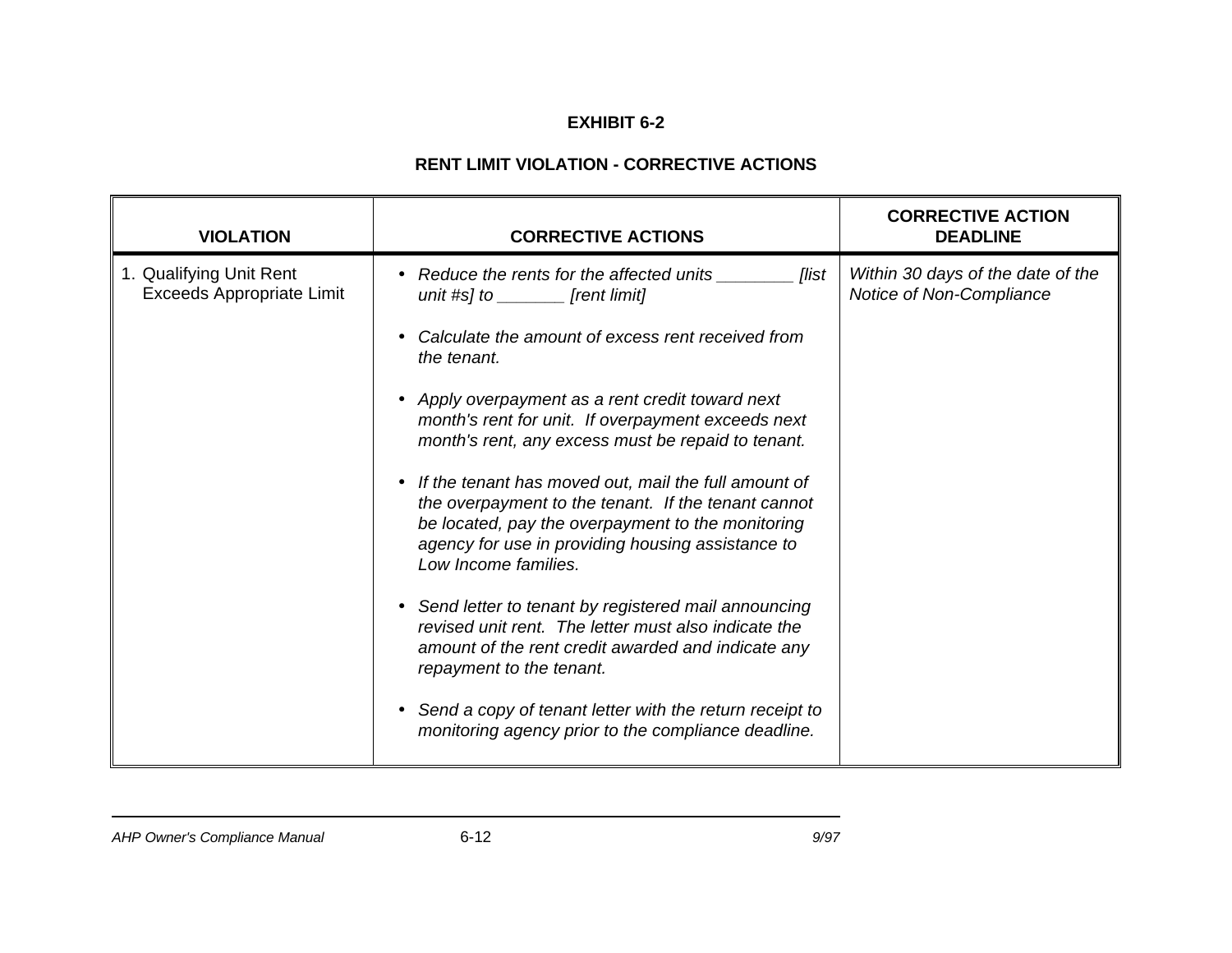### **REPORTING VIOLATIONS - CORRECTIVE ACTIONS**

| <b>VIOLATION</b>                                                                                                | <b>CORRECTIVE ACTIONS</b>                                                                                                                                                                                                                                                                                  | <b>CORRECTIVE ACTION</b><br><b>DEADLINE</b>         |
|-----------------------------------------------------------------------------------------------------------------|------------------------------------------------------------------------------------------------------------------------------------------------------------------------------------------------------------------------------------------------------------------------------------------------------------|-----------------------------------------------------|
| 1. Owner Failed to Submit Monthly<br><b>Compliance Report</b>                                                   | Submit properly completed Monthly Compliance Report by<br>$\bullet$<br>corrective action deadline                                                                                                                                                                                                          | Within 10 days of the Notice of Non-<br>Compliance. |
| 2. Owner Failed to Submit Annual<br><b>Compliance Report</b>                                                    | Submit properly completed Annual Compliance Report by<br>corrective action deadline                                                                                                                                                                                                                        | Within 30 days of the Notice of Non-<br>Compliance. |
| 3. Owner Failed to Obtain a Tenant<br>Income Certification or Proper<br>Income Verification Prior to<br>Move-in | Obtain a completed tenant income certification and submit<br>$\bullet$<br>copies of the outstanding documents to the monitoring<br>agency by the corrective action deadline.<br>If over-income and insufficient QUs, follow corrective<br>$\bullet$<br>actions listed for Occupancy Violation No. 1.       | Within 30 days of the Notice of Non-<br>Compliance. |
| 4. Owner Failed to Obtain a Tenant<br>Income Recertification by<br><b>Required Date</b>                         | Obtain a completed tenant income recertification and<br>$\bullet$<br>submit copies of the outstanding documents to the<br>monitoring agency by the corrective action deadline.<br>If the tenant is over-income, follow NAU procedures in<br>$\bullet$<br>section 3.5 to obtain the required number of QUs. | Within 30 days of the Notice of Non-<br>Compliance  |
| 5. Owner Failed to Maintain Proper<br><b>On-Site Tenant Files</b>                                               | Obtain documentation to complete the tenant files.<br>$\bullet$<br>Submit copies of the outstanding documents to the<br>$\bullet$<br>monitoring agency by the corrective action deadline.                                                                                                                  | Within 30 days of the Notice of Non-<br>Compliance  |